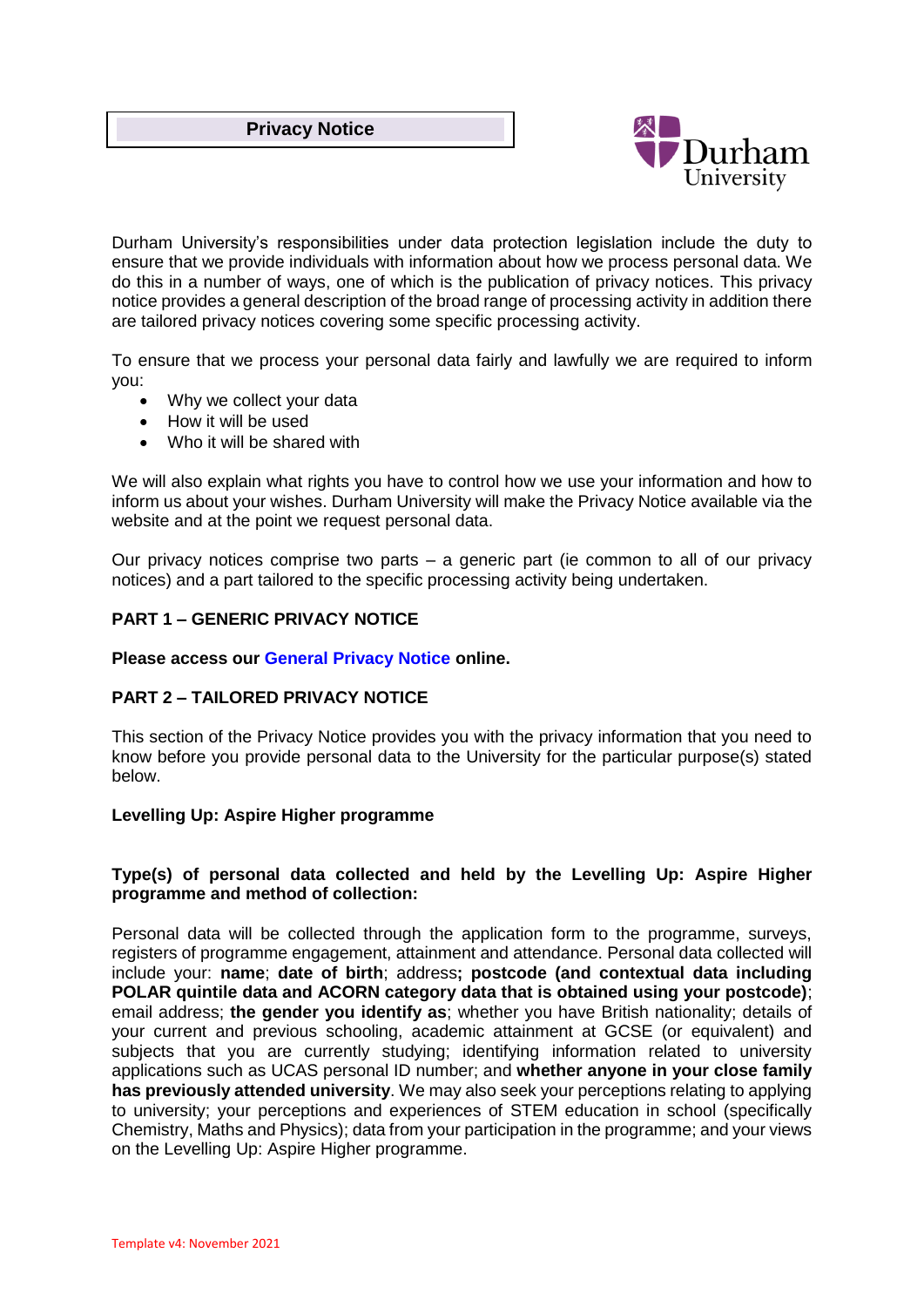Special category data will be collected through the same means and will include: your **ethnic group; whether you consider yourself to have a disability or a long term health condition; whether you are in receipt of free school meals or school support; whether you have ever been looked after, accommodated or in care; or whether you are irreconcilably estranged from both of your biological or adoptive parents, or only living parent**.

Video recordings will be collected of tutor and mentor sessions by the Levelling Up: Aspire Higher programme. Photographs may be collected by the Levelling Up: Aspire Higher programme in training sessions, tutor sessions, mentor sessions and on-site or virtual campus visits.

Certain personal data (in bold above) will be entered into and stored in the Higher Education Access Tracker (HEAT). You will be informed if this is the case at the point at which you supply information for example when completing application forms or similar. For more information about HEAT see below.

# **Lawful Basis**

The legal basis relied upon to process your personal information is that of Article 6(e) public task: the processing is necessary to perform a task in the public interest or for your official functions, and the task or function has a clear basis in law.

Levelling Up: Aspire Higher needs to evidence the reach and effectiveness of its programmes to funders/donors and external organisations as required by law and to comply with regulatory requirements as a University, such as those determined by the Office for Students and organisations such as HESA. As part of its commitment to fair access and widening participation, the University also aims to demonstrate the impact of its programmes on fair access and widening participation over time.

For further information see

<https://durham.ac.uk/research.innovation/governance/ethics/governance/dp/legalbasis/>

Special category data is being processed under Article 6(1)(e): Public Task and Article 9(g): Reasons of substantial public interest (with a basis in law).

# **How personal data is stored:**

### Levelling Up: Aspire Higher programme

All personal data will be held securely and strictly confidential to the Levelling Up: Aspire Higher programme. All personal data in electronic form will be stored on a password protected devices approved by Durham University or on services or software approved for use by Durham University. Any hardcopies of data will be kept in locked storage. Identifiable data will not be available to anyone outside the Levelling Up: Aspire Higher programme teams*.* Video data will be recorded and stored on encrypted devices only accessible to the relevant Levelling Up: Aspire Higher programme team.

### Durham University Access and Engagement

Personal data is stored on our internal Computer Information Service (CIS) managed secure server, behind a firewall with access restricted by user permissions. This includes records created and housed within the University's relevant systems such as customer relationship management systems and student record systems. Personal data may also be stored in hardcopy (paper format), which is held in locked draws/filing units.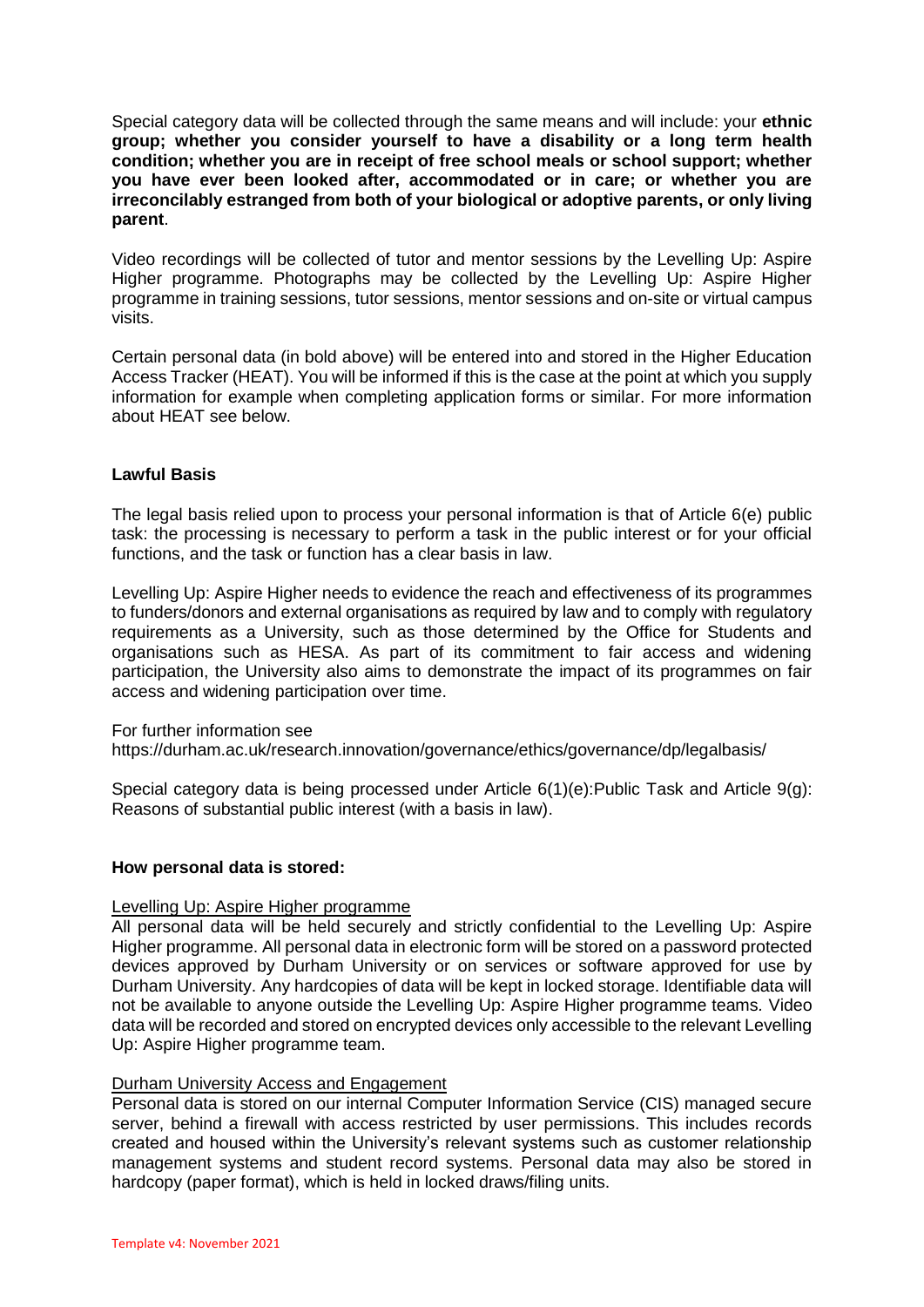Additionally, some personal data, where appropriate, may be stored on the Higher Education Access Tracker (HEAT Database) of which Durham is a member. For further details of the HEAT Data Protection Policy and Privacy Notice, please see [durham.ac.uk/visit](https://www.durham.ac.uk/visit-us/schools/access-engagement/policy-zone/)[us/schools/accessengagement/policy-zone/.](https://www.durham.ac.uk/visit-us/schools/access-engagement/policy-zone/) For more information about what the HEAT Database is and how your data is used, please see page 5 of this document.

### **How personal data is processed:**

#### Levelling Up: Aspire Higher programme

Data collected through the application form, surveys, registers of programme engagement, attainment and attendance will be used to inform the delivery and development of the programme. The Levelling Up: Aspire Higher programme teams will use the data provided in the application form to inform the selection process for participants on the programme and to run the activities within the programme. Video recordings will be used for safeguarding and quality assurance of tutoring and mentor sessions. Photographs may be used for reports and publicity about the programme.

#### Access and Engagement

We will use contact information provided to communicate relevant information to participants, for example information about current or future events and activities at Durham University. We will use educational information and information provided relevant to any eligibility and selection criteria to inform the selection process for the relevant programme, including relevant admissions processes that may result from attendance at one or more programme. Additionally, Access & Engagement needs to evidence the reach and effectiveness of its programmes to funders/donors and external organisations as required by law. As part of its commitment to fair access and widening participation, the University also aims to demonstrate the impact of its programmes on fair access and widening participation over time.

### **Who personal data will be shared with:**

### Within Durham University

We will only share data securely within Durham University for relevant student administration mechanisms for example for admissions processes and/or arranging financial support, this includes sharing relevant data to facilitate the successful operation of student recruitment, widening access, and outreach activities delivered by Durham University.

### Schools and Colleges

Our events and activities are often planned in conjunction with schools and colleges for planning purposes and verification purposes. For example, applications may need to be verified by the applicant's school or college. This means we may need to check that information we receive is correct. We will only share identifying personal data with participants' own school or college. The basis for exchanging data with schools or colleges varies by programme but this will only take place where there is a separate data sharing agreement in place between the University and your school or college, or where you have provided consent (such as in an application form).

Please note: teachers, advisors, and other school based contacts may also provide their personal data to Durham University from time to time. This data is not covered by this privacy notice and individuals should refer instead to Durham University's privacy information online at: [dur.ac.uk/ig.](https://www.dur.ac.uk/ig/)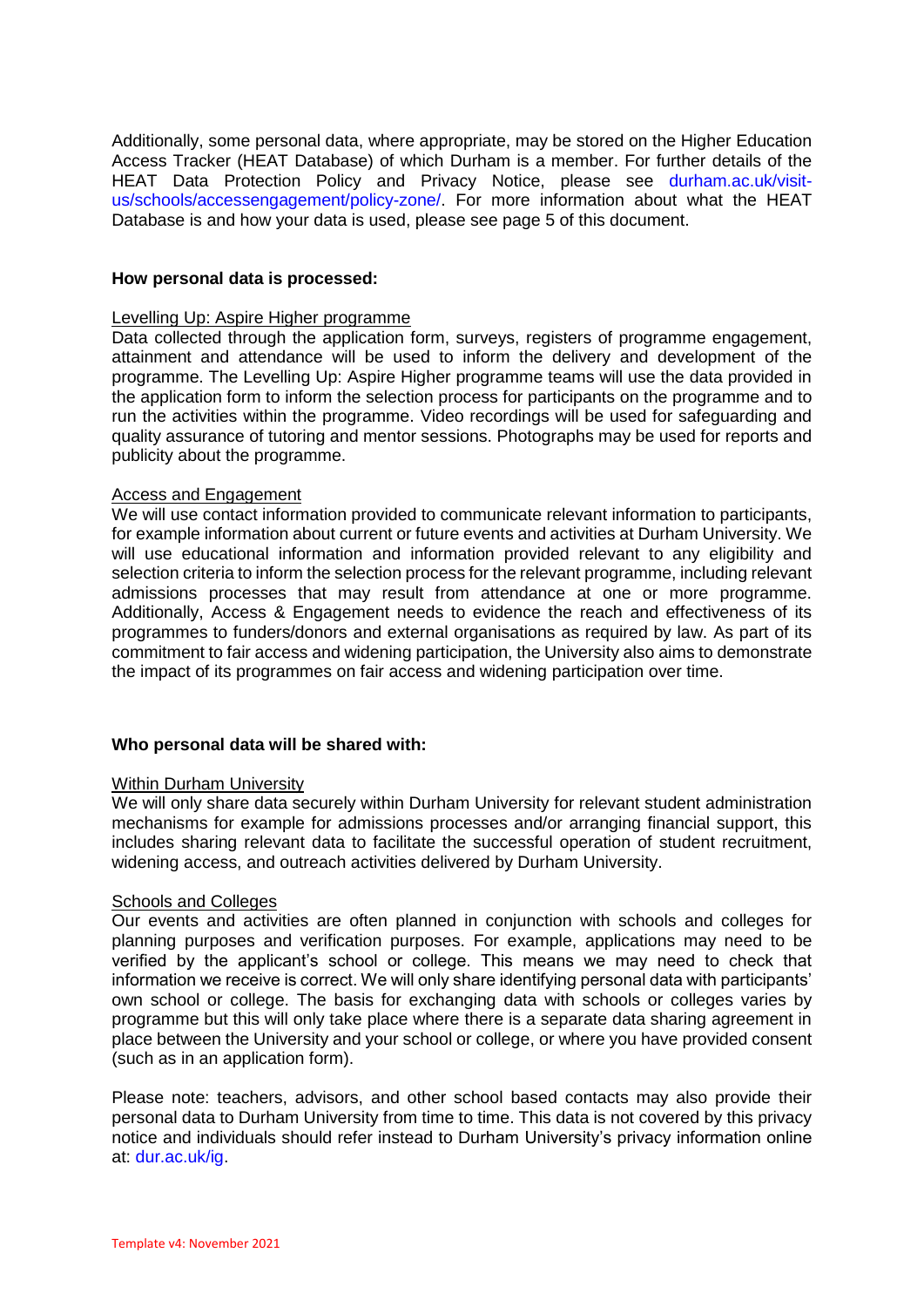# Higher Education Access Tracker (HEAT) service

Durham University subscribes to the Higher Education Access Tracker (HEAT) service, which is a self-sustaining organisation, financed purely by subscribing members. In order to meet the aims of evidencing the reach and effectiveness of its programmes to funders/donors and external organisations, Levelling Up: Aspire Higher and Access & Engagement collect participant data and input this into the secure online HEAT database.

The personal data input into the HEAT database includes participants' names, home postcode, date of birth, gender, ethnicity, and contextual information relevant to the University's fair access aims including eligibility for free school meals, caring responsibilities, parent/carer service in the regular armed forces, time spent in care and/or family estrangement, refugee or asylum seeker status, family experience of higher education, and details of impairments, health conditions, disabilities or learning differences.

We recommend that participants of our programmes read the HEAT data protection and privacy policy and protocol for storing and processing member queries. These documents are accessible at [durham.ac.uk/visit-us/schools/access-engagement/policy-zone/](https://www.durham.ac.uk/visit-us/schools/access-engagement/policy-zone/)

## Online Platforms

When taking in part in online activities via platforms, including but not limited to Microsoft Teams, we may need to add details such as your name and email address to those platforms, and therefore sharing that data with the provider(s) of that platform, in order to give you access. Users of any such platform are responsible for ensuring they have read, understood, and agree to the privacy policies and any other terms or conditions of use associated with those platforms. In any such instance, it is likely that users of those platforms will need to register for an account with the platform directly. Users will be responsible for their own data and security insofar as that account is concerned. However, please note that some of your personal details, such as your name and email address, may be visible to other users with access to the same "team", "channel", or "area" of the platform, including fellow student participants, tutors, and mentors.

## Who the Durham University Levelling Up: Aspire Higher Chemistry (Hub and Spoke) programme team will share personal data with:

Personal and special category data collected by the Durham Chemistry Hub and Spoke may be shared with services and software approved by Durham University (e.g. transcription services and online survey software).

### Who the Durham University Levelling Up: Aspire Higher Maths Spoke programme team will share personal data with:

Personal and special category data collected by the Durham Maths Spoke may be shared with services and software approved by Durham University (e.g. transcription services and online survey software). It will also be shared with the London Mathematical Society Levelling Up Maths Hub to enable participants to access programme sessions and materials.

### Who the Durham University Levelling Up: Aspire Higher Physics Spoke programme team will share personal data with:

Personal and special category data collected by the Durham Physics Spoke may be shared with services and software approved by Durham University (e.g. transcription services and online survey software).

No identifiable data will be transferred outside the UK/EU.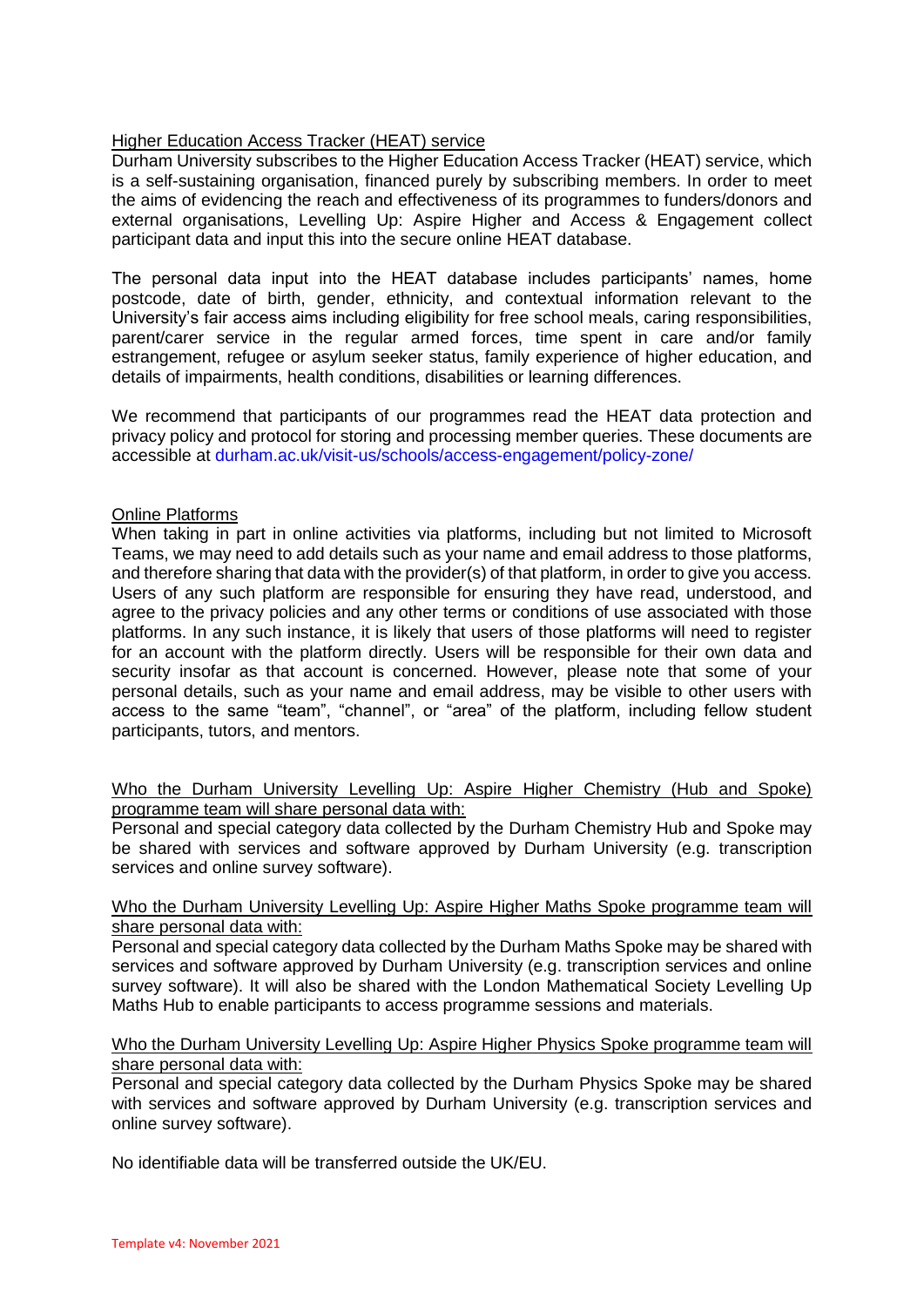Please be aware that if you disclose information which indicates the potential for serious and immediate harm to yourself or others, the Levelling Up: Aspire Higher team may be obliged to breach confidentiality and report this to relevant authorities. This includes disclosure of child protection offences such as the physical or sexual abuse of minors, the physical abuse of vulnerable adults, money laundering, or other crimes covered by prevention of terrorism legislation. Where you disclose behaviour (by yourself or others) that is potentially illegal but does not present serious and immediate danger to others, the researcher will, where appropriate, signpost you to relevant services, but the information you provide will be kept confidential (unless you explicitly request otherwise).

### **How long personal data is held:**

### Levelling Up: Aspire Higher programme

The Levelling Up: Aspire Higher programme teams will hold identifiable data for up to three years after the end of your time on the programme, after which time identifiable data about you will be deleted.

## Access and Engagement

Personal data is held by Access & Engagement for up to five years following the completion of the Levelling Up: Aspire Higher programme, in line with the University's Records Retention Schedule. After this time, personal data is reviewed and will be destroyed or anonymised as appropriate.

# **How to object to the processing of your personal data:**

Levelling Up: Aspire Higher

If you have any concerns regarding the processing of your personal data, please contact [levelling.up@durham.ac.uk.](mailto:levelling.up@durham.ac.uk)

### Access & Engagement

Participants can object to their data being processed by Access & Engagement. Objections can be raised by contacting Access & Engagement by phone on 0191 334 9126 or by writing to Head of Access & Engagement, Durham University Palatine Centre, Stockton Road, DH1 3LE. Alternatively, objections can be raised by email to the relevant programme, as indicated in the programme documentation to [access.engagement@durham.ac.uk.](mailto:access.engagement@durham.ac.uk)

### **Visitors to our websites/webpages:**

Access & Engagement and Levelling Up: Aspire Higher may make use of the Google Analytics service to understand the ways in which visitors to our webpage navigate around our site. We recommend that participants read Durham University's Website Cookie Usage Policy: <https://www.dur.ac.uk/about/cookies/>

### **Use of cookies by Access & Engagement:**

Access & Engagement and Levelling Up: Aspire Higher do not use cookies except if making use of Google Analytics. However, visitors to any of our webpages may easily navigate to other Durham University webpages. We therefore recommend that participants read the cookie policy (above).

## **Links to other websites:**

Access & Engagement and Levelling Up: Aspire Higher may provide links to other useful sources of information via its webpages. We recommend participants and other visitors to our webpages take the time to locate and read the relevant privacy notice of such other websites.